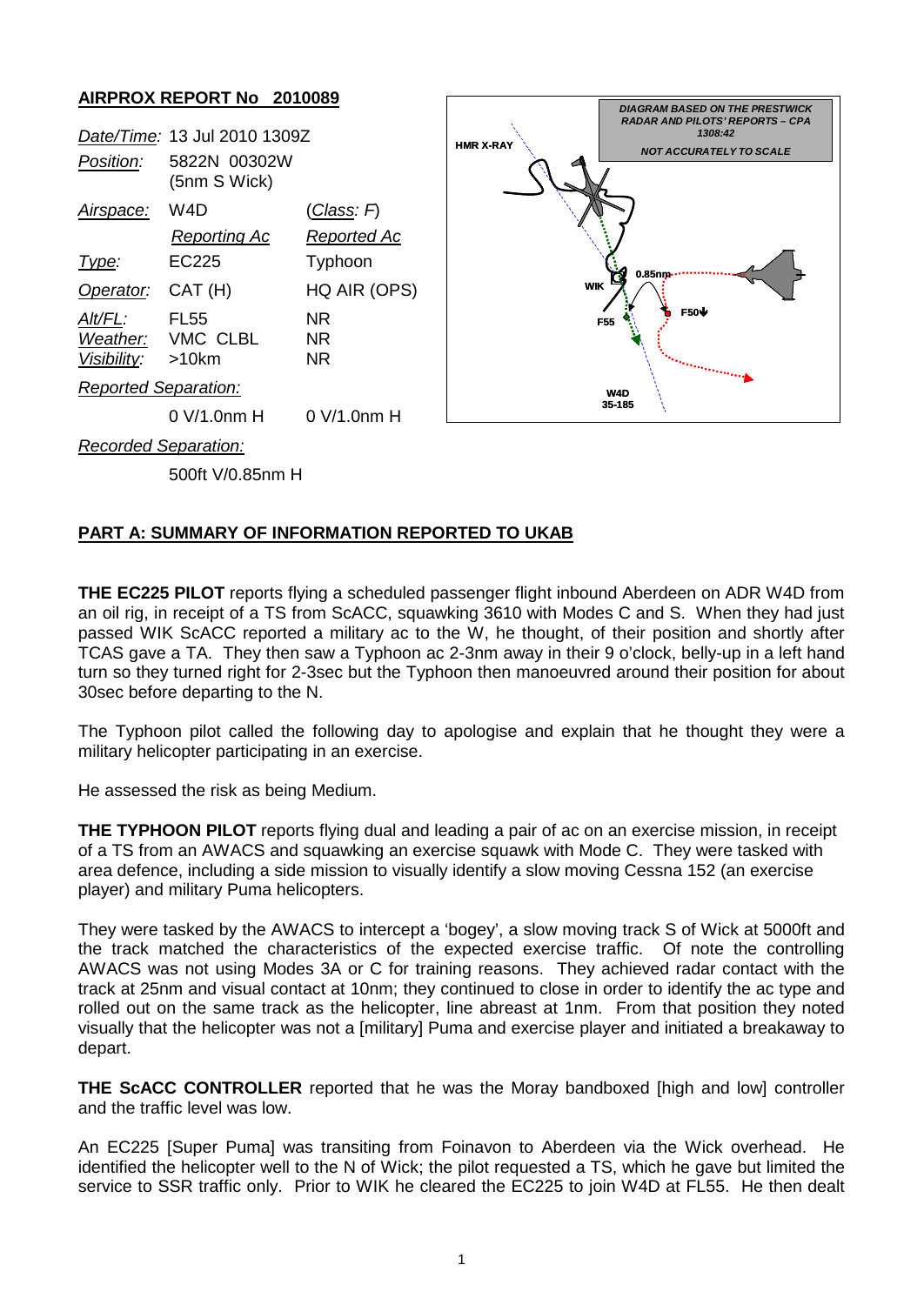briefly with a Kirkwall outbound that was in confliction with unknown traffic. When he returned his scan to the helicopter, he saw military traffic on exercise squawks heading towards it from the E, one descending from just above, so he called the traffic. He updated the TI shortly afterwards as the conflicting ac was then at a similar level and the EC225 pilot reported that he was visual with a Typhoon.

At the range scale he was using it was difficult to determine how close the returns were or whether the helicopter deviated from its track, but the pilot reported that he had taken avoiding action and the returns came close to merging. He asked the EC225 pilot if he wished to file an Airprox to which he replied that he did.

Under normal operations he would offer an upgrade to a DS service when ac join the ADR but in this case the incident occurred just after Wick and he decided that it would be futile, even dangerous, to try to and give avoiding action, as the helicopter was extremely slow compared with the conflicting ac and there were many other ac around. Also the large range scale that he was using would have made it difficult to assess the best course of action.

UKAB Note (1): The exercise in which the Typhoon was participating was the subject of an ACN (2010-07-0020) and a NOTAM. The ACN stated:

1. 'Surface to Below FL100. NOTAM action by AUS. Crews are reminded that this airspace is **not segregated** and is in no way protected or reserved for this Exercise. **CQWI crews must expect to encounter non-participating military and civil ac operating in the area**. Caution; Advisory Routes (ADRs) and Helicopter Main Routes (HMRs) (See Para 20)'.

And also:

'd. Advisory Routes (ADRs). Pilots operating on the ADRs listed below are requested to take note of the intense aerial activity associated with FAOR operations and exercise extreme caution when transiting the associated airspace. Exercise participants are to be extra vigilant when manoeuvring in the vicinity of ADRs, particularly those listed below which are located in the vicinity of, or directly below, the FAOR North and associated Exercise Areas:

- (1) N560D from BONBY to SUM.
- (2) W4D from ADN to WIK.'

### Et seq.

**THE AWACS CONTROLLER** reported that as part of the exercise there would be an inject whereby a light ac would be operating from near Wick. Their instructions for that exercise were to visually identify the ac and determine its registration.

During the exercise, his supervisor drew his attention to a low slow contact near Wick and so he tasked 2 Typhoons to identify the ac visually, believing it to be the exercise ac. The Typhoon leader called that he was visual with the traffic at about 10nm and he continued to close for a visual identification. At about 4nm leader reported that the ac was a helicopter; however, as a military Puma helicopter was also taking part in the exercise, this was not considered unusual. As the Typhoon leader closed the pilot reported that the ac was not a military helicopter and so they 'hauled off'.

The Typhoons were fully aware of the traffic at all times and were deliberately closing in to identify it visually. There was never any threat of collision.

**THE AWACS SUPERVISOR** reported the incident occurred on the 7<sup>th</sup> Mission of the exercise and that their equipment was fully serviceable. The workload of the Typhoon Controller was lowmoderate. He was also supervising 2 other positions and they were controlling over 45 ac in the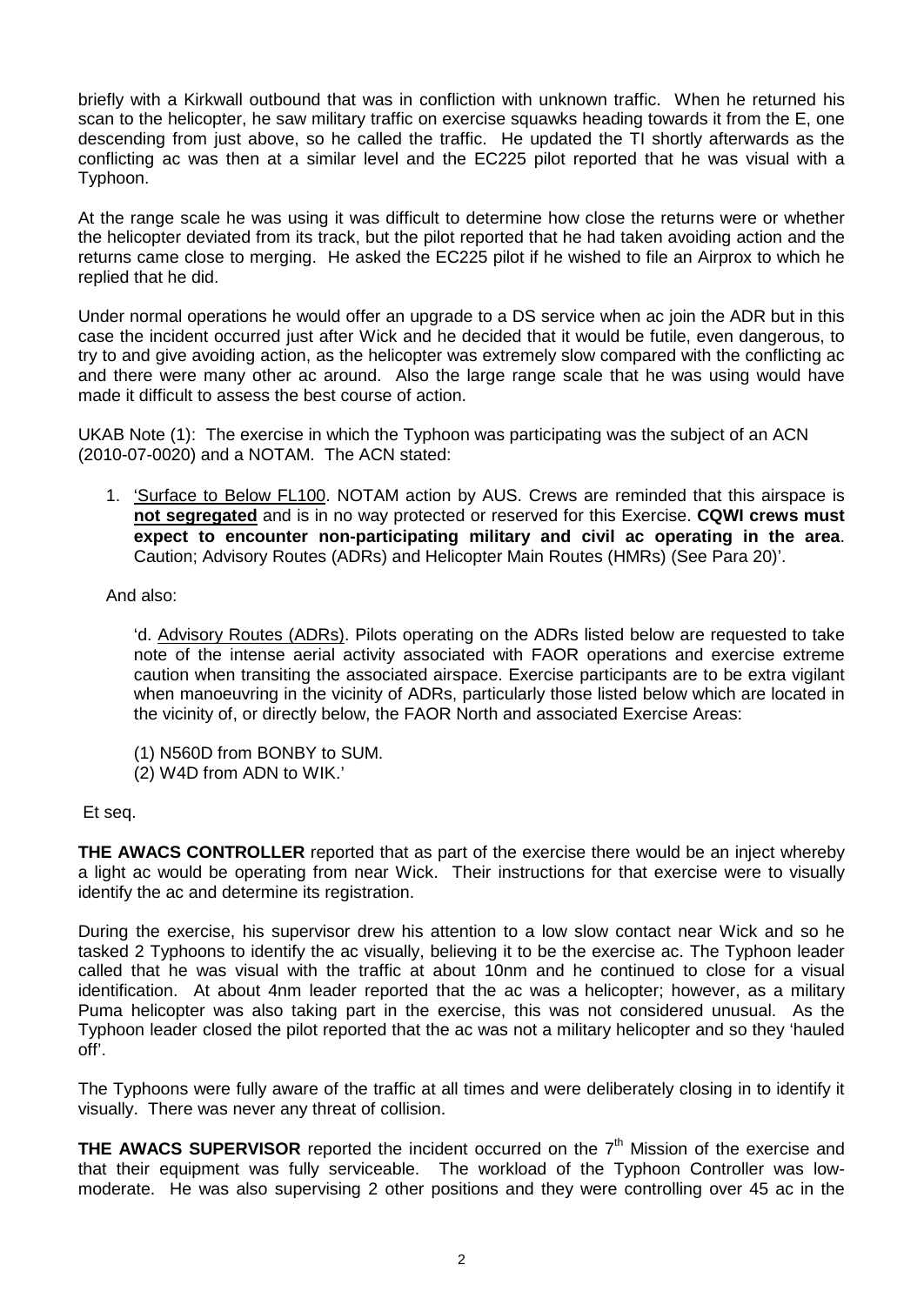exercise area of about 200 x 150nm. This was the busiest airspace that he had encountered during this and similar exercises. All ac under their control were receiving a BS due to the potential of communications jamming, but no jamming was apparent at the time.

[UKAB Note (1): Since there was no RT recording or transcript, it cannot be determined if the Typhoons were in receipt of a BS or TS.]

The exercise scenario for the day meant that the mission priority for their ac was the identification and (simulated) engagement of an Unmanned Aerial System/drones which were being simulated by a light ac or helicopters, based 10nm North of Wick, which were to track S towards their target. The Typhoon formation was planned to be the asset used to identify these ac. The SSR intentions of the light ac were not known, so the controllers' attention was directed towards searching for a low, slow ac, climbing out of the Wick area.

From about 1255, the Typhoons were controlled by the Offensive Counter Air Controller and the main exercise 'push' was expected at 1315. The Typhoons concerned pushed early behind 4 other Typhoons, all searching for 'enemy' ac and the Controller had a total of 6 ac on frequency near Wick but his scan also required him to build an initial picture on enemy fast jet ac over Stornoway/West Scotland. At about 1305 a contact matching the criteria given for the 'enemy' light ac appeared S of Wick, so the Typhoons were tasked with identifying it. At 1308, Typhoon Leader called *"visual helo"* and the controller instructed them to haul off and investigate another ac. The Typhoons called visual with the helicopter at 10nm but closed further in the belief that it was an exercise ac; on realising that the ac was civilian, they broke off.

**HQ 1GP BM SM** reports that the Sqn concerned conducted a thorough investigation into this incident but no tape transcript was available due to the limitations of the E3 recording system.

The surveillance team on the AWACS initially located and identified the EC225 as a civilian helicopter when it was about 80nm NNW of Wick. The identity track remained on the helicopter until it crossed overland near Dunnet Head. At that point the surveillance team changed its identity track to a 'friendly general' track, which is often used for general civilian ATC traffic, but is less specific than the previous track. As the EC225 continued SE, the Tactical Director [safety controller] made radio contact with the exercise light ac on the ground 10nm NW Wick and the pilot informed him that he would be getting airborne shortly and he re-briefed the crew.

The Surveillance Team Leader produced an identity matrix during mission planning, which allowed his team to categorise the identities of all ac within radar coverage. This plan was heavily operationally focused and did not account for non-exercise traffic. Although civilian traffic was often easily identified using the matrix, there was a weak area whereby any civilian traffic that might be considered as 'exercise suspicious' (i.e. near Wick when enemy activity was expected there) became labelled as an exercise player.

Shortly after the Tactical Director (TD) re-briefed the crew, the identity of the EC225 was changed to an 'exercise identity' of 'bogey' (unknown ac). The evidence suggests that given the weakness in the identity matrix, the workload of the surveillance team, the fatigue of the individual controller and the operational imperative of the exercise scenario, the surveillance controller suffered a cognitive failure and re-identified the EC225 as 'exercise suspicious'. This change of identification caused the Weapons Director to task the Typhoons to conduct a visual identification of the EC225.

The Typhoons gained radar contact with the ac at a range of 25nm, becoming visual at a range of 10nm. The radar replay accords with the Typhoon pilot's report, showing that the leader positioned 1nm laterally displaced to the helicopter's port side to confirm the visual identification before hauling off. At the point where the Typhoons commenced the haul-off, the Range Training Officer also called them on the control freq to instruct them to haul-off, having also become aware that the EC225 was not an 'exercise player'.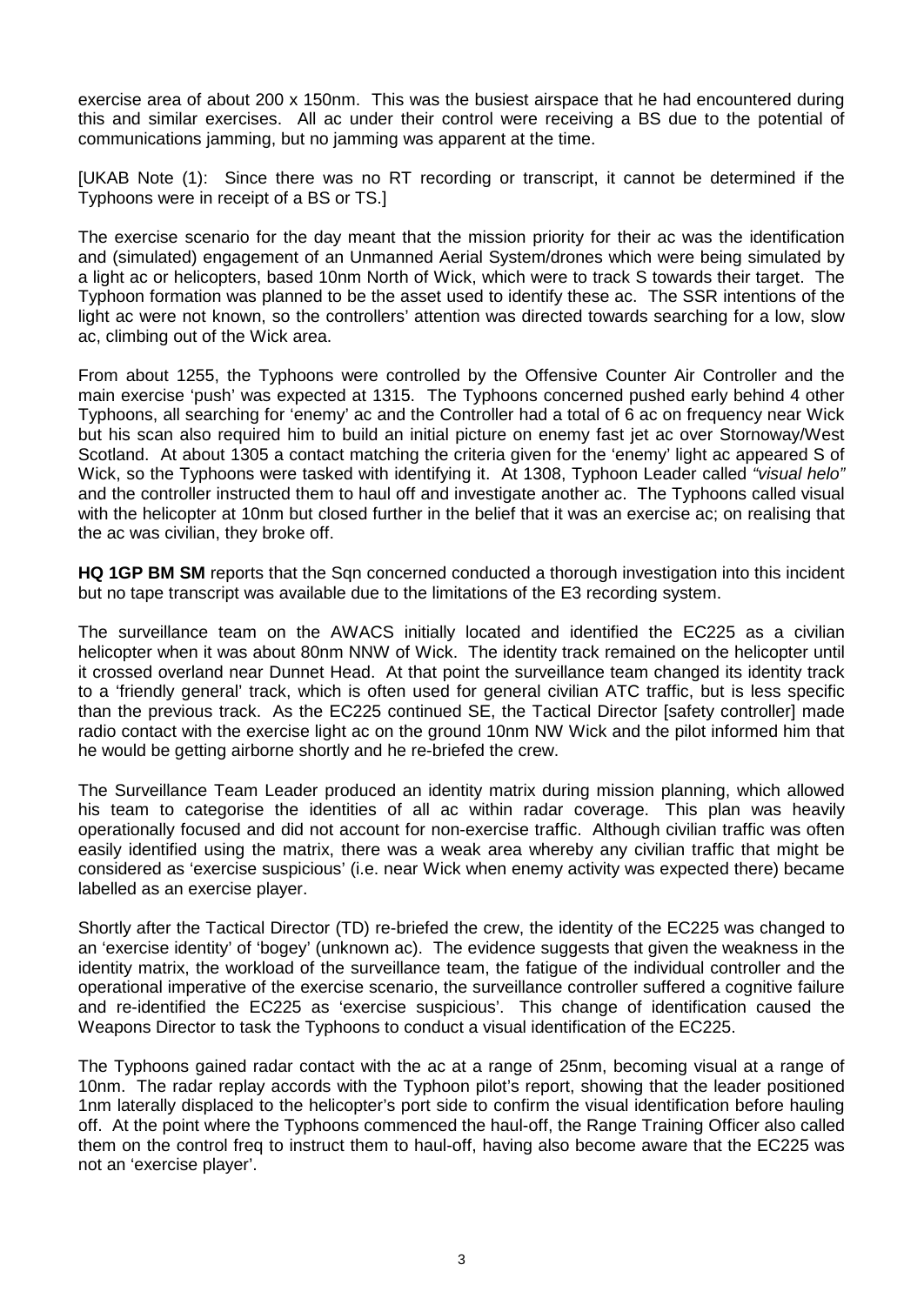From an ATM perspective the weakness of the identity matrix indicated a flawed mission planning process and caused a chain of events that led to the Typhoons being tasked with conducting the visual ID of the EC225. The Squadron concerned has proposed a number of recommendations to militate against recurrences and is commended on the depth of the analysis undertaken.

**ATSI** reports that (in addition to the EC225 pilot's report) an Airprox was reported by the ScACC Moray (MOR) sector controller, in the Class F Airspace of ADR W4D, S of Wick at FL055.

The EC225 had departed Foinavon for Aberdeen and was in receipt of a limited TS from the ScACC MOR. At the time of the Airprox a large-scale military exercise was underway in Scottish airspace. The MOR controller reported that he had been in the same position on previous exercise days and that the sector was combined with MOR High and MOR Low being operated by a single controller working with a display range set to 100nm.

At 1242:15 the EC225 called the MOR sector maintaining FL055, the pilot was instructed to squawk 3610 and asked what service he required; he requested a TS, to join ADR W4D at FL055, and gave an estimate for WIK of 1306. The controller identified the EC225 at 1243:00 and placed it under a TS, limited to transponding traffic only and this was read-back by the pilot.

Code 3610 is allocated to 'Scottish ATSOCA Purposes' and is considered validated and verified.

The UK AIP ENR 1-1-1-4 (paragraph 4.2.1.2) in respect of ADRs states:

'The ICAO requirements for an Air Traffic Advisory Service are met in the UK through the provision of a Deconfliction Service or Procedural Service to IFR ac that have flight planned to fly along ADRs.'

At 1301:53 MOR cleared the EC225 to join Advisory Airspace at WIK, routeing W4D to Aberdeen at FL055, and the clearance was read-back correctly. The EC225 passed overhead WIK at 1306:56 and its ground speed was about 150kt. At 1307:40, when the EC225 was 1.7nm S of WIK on the ADR, the MOR controller passed TI to the EC225, "*…traffic left ten o'clock six miles er crossing left to right indicating flight level seven zero descending"* and the pilot responded that the traffic was showing on TCAS. The STCA, low level, activated at 1307:42 followed by a high level alert at 1308:02 and at the same time, the MOR controller updated the TI, "*… now left ten o'clock at three miles er still descending through flight level six five".* Ten sec later, having received no reply from the EC225, the controller asked if the pilot was visual with the traffic and he responded at 1308:18, "… *we've just got it visual actually it's a fast jet and he's turning towards us we're just taking avoiding action"*

As the Typhoon approached the EC225 from the E it reduced speed to 330kt and the EC225 began diverge off the ADR to the right and at 1308:35 reported, "… *we got it on ACAS with a traffic alert … looks like a Typhoon and he's taking avoiding action on us*"; this was acknowledged by the controller who asked if the EC225 wished to file an Airprox and he replied, "*Affirm"*.

[UKAB Note (2): The EC225 is equipped with TCAS 1 therefore no RAs are generated.]

Prestwick Multi-Radar Tracking radar recording shows that at 1308:37 the Typhoon, having been on a track which took it behind the EC225, made a sharp left turn to parallel it displaced by 0.8nm in its 9 o'clock, and 500ft below and this was the CPA. The Typhoon, having commenced a southeasterly diverging track from the EC225 then turned back across the EC225's track, 1.5nm ahead of it at FL051 resulting in another STCA activation at 1309:07. At 1309:32 the MOR controller passed further TI on the Typhoon, "... *traffic manoeuvring to your left ... nine o'clock at er three miles same height you still visual?"* and the pilot replied, "… *yeah … he's clearing us now …".* The pair of Typhoons then cleared the ADR to the NW.

The EC225's route took it through Class F uncontrolled airspace along an ADR. Having identified the ac and issued it with instructions for transit of the ADR the MOR controller chose to provide a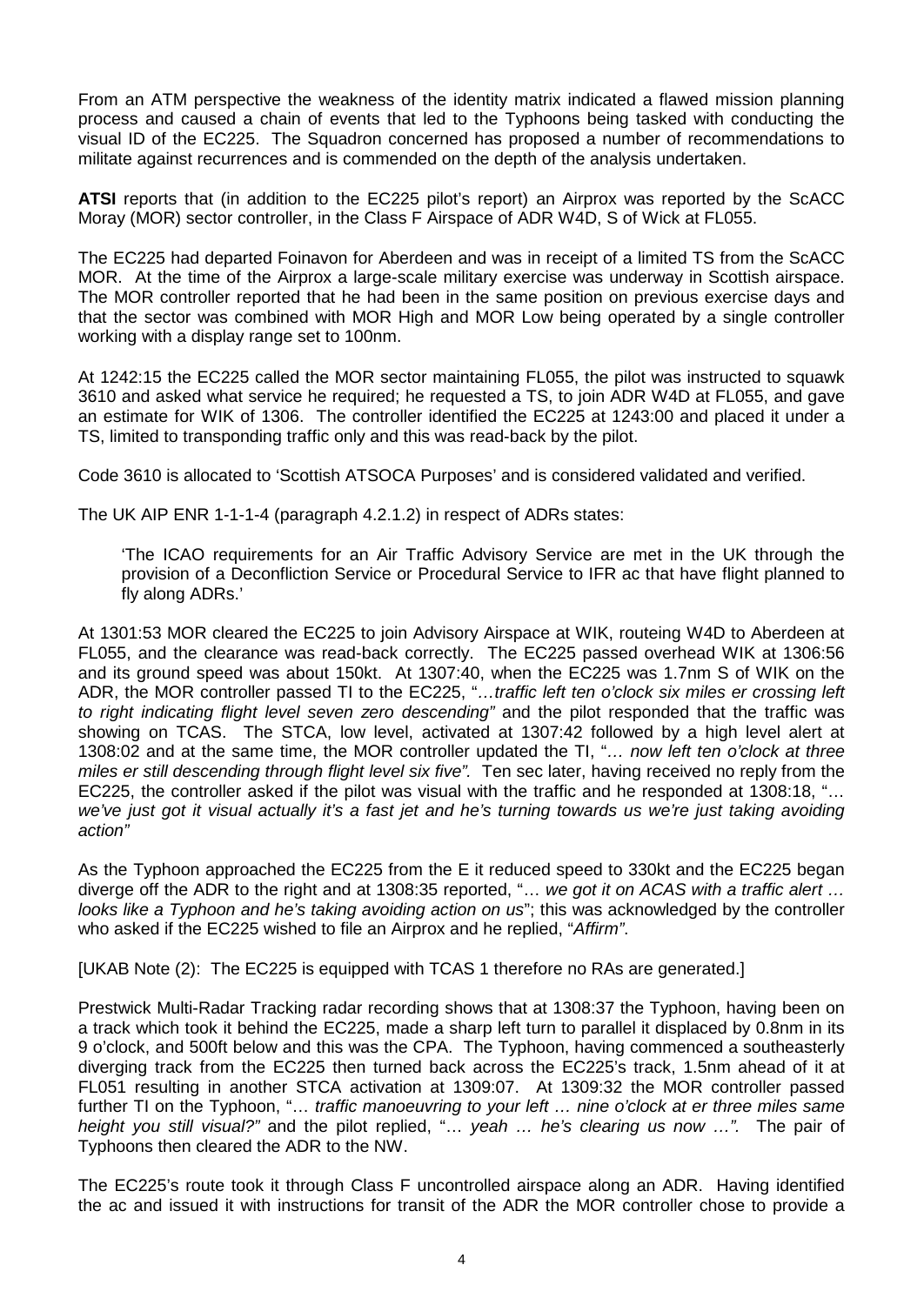limited TS. Based on the controller's experience of the effect of the military exercise on the sector and the EC225's slow speed, this was the most appropriate level of service available and was agreed by the EC225 pilot.

The EC225 was transponding a civil validated and verified SSR code; however, it's appearance on a southbound track from Wick, gave it the expected characteristics of a participant in the military exercise and 2 Typhoons were tasked with intercepting and identifying the ac. The display of the civil purpose SSR code was insufficient to alert the military controlling authority that the EC225 was not an exercise participant. ATSI was unable to establish if the military controlling authority were able to see the SSR code 3610 on their displays or, if so, whether this was assimilated as a civil code.

The MOR controller gave TI as the Typhoon approached the EC225 and this was further updated as the Typhoon came closer to the EC225 and high-level STCA activated. The EC225 pilot initiated his own avoiding action by diverging from the ADR and reported visual with the Typhoon as it passed ahead of the EC225, along its left-hand side at 0.8nm and 500ft below.

**HQ AIR (OPS)** comments that the circumstances that led to the ambiguous tagging of the EC225 were discovered during the investigation and a number of recommendations to militate against recurrences have been made. The Typhoon pilot had good situational awareness on the location of his intended target and prosecuted his tasked mission to the point where he became aware that it was not an exercise player. Safety was not compromised.

## **PART B: SUMMARY OF THE BOARD'S DISCUSSIONS**

Information available included reports from the pilots of both ac, transcripts of the ScACC RT frequency, ScACC radar recordings, reports from the controllers involved and reports from the appropriate ATC and operating authorities.

The ASACS Advisor informed the Board that, technically, the Typhoons had been in receipt of a BS outside CAS from the AWACS since communication jamming was anticipated; this however did not change substantially the method of control employed by the crew. He also informed the Board that the TD had overall responsibility for the 'rear end' operation, was responsible for safety and had a full picture of all aspects of the exercise. The HQ Air (Ops) Member informed the Board that the Typhoons were JTIDS equipped and would have had a full tactical air picture of the exercise area. The Secretariat advised the Board that the C152 did not show on radar at any time and, although its intentions were not known, it was thought unlikely that it would route over the Moray Firth or near the ADR.

Members were surprised that the Exercise Planners had planned the 'Slow Moving Target' inject to take place in the Wick area, which is known to be busy with both civil fixed-wing and helicopter traffic and has no radar. There was discussion about the implications of military ac operating in and around ADRs such as W4D; the CAA ATC Policy and Standards Advisor stated, however, that ADRs are technically a centre-line only without any lateral dimensions but for ATC purposes are regarded as Class F airspace. He also stated that the future of Class F airspace, including W4D, is currently under review by the CAA. The Civil Helicopter Member, who has previous military experience, considered that poor, inconsiderate exercise planning and had been a significant factor in the incident. Had the inject been planned to have taken place elsewhere in the exercise area, then it is unlikely that the Airprox would have occurred. The HQ Air (Ops) Member stated that practising VIDs of all types of ac is a routine but essential part of such exercises. There was discussion about the possibility of military ac conducting VIDs using a discrete Mode 3 squawk so that civil controllers could easily identify them; however, this was considered impracticable by military pilot Members due to cockpit workload. There was also discussion as to whether ADR's should be placed out of bounds for exercise participants; however, it was agreed that this would be unnecessarily restrictive, providing that exercise participants pay due regard to civil traffic operating therein (as had not happened in this incident). Civil Controller Members were surprised that the AWACS controllers (all of them) had either not seen the helicopter's civil Mode 3 Squawk or that it had not prevented them